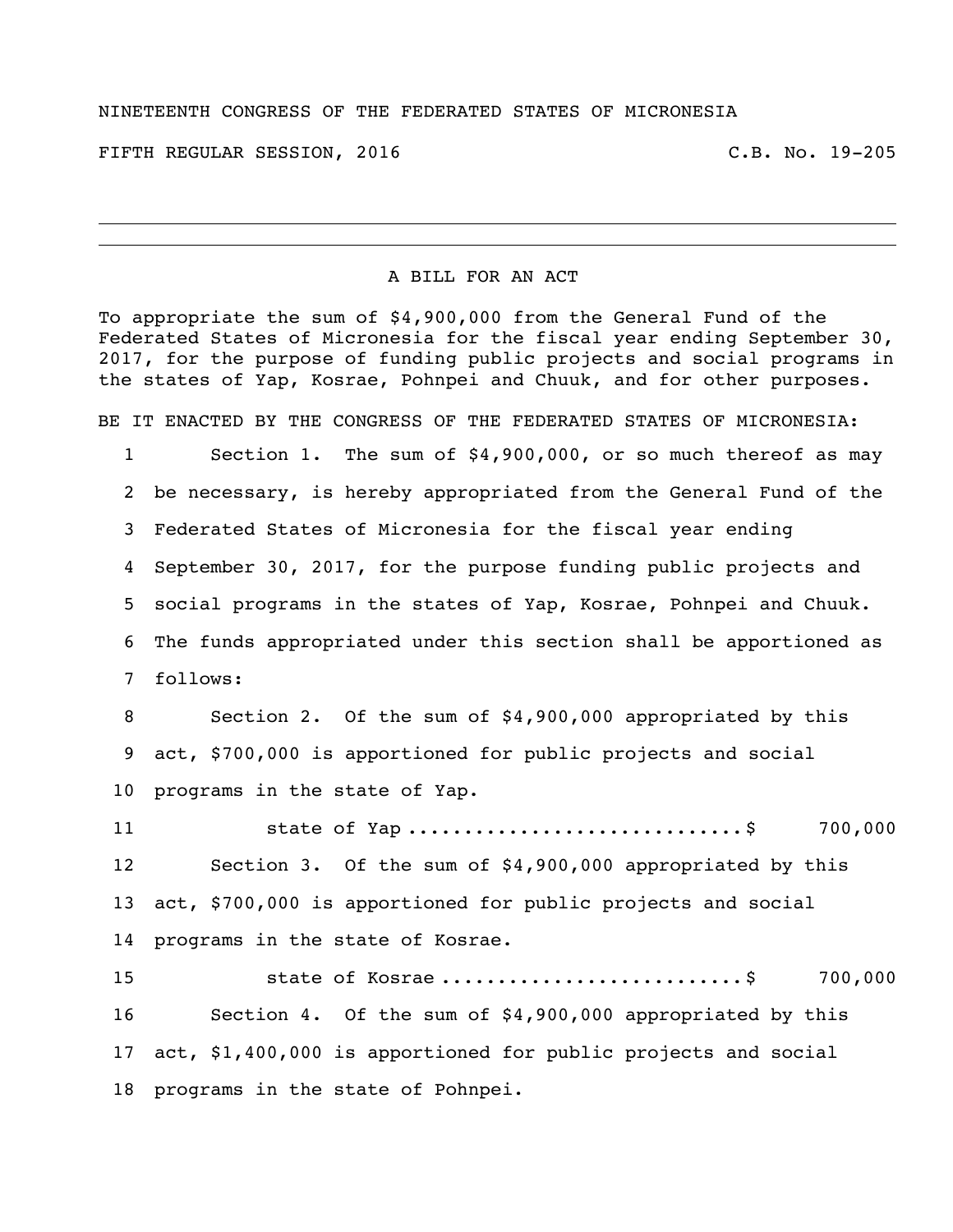| $\mathbf{1}$   | state of Pohnpei \$<br>1,400,000                                   |
|----------------|--------------------------------------------------------------------|
| $\overline{2}$ | 350,000<br>$(1)$ At-Large                                          |
| 3              | 350,000<br>(2) Election District No. 1                             |
| 4              | (3) Election District No. 2<br>350,000                             |
| 5              | 350,000''<br>(4) Election District No. 3                           |
| 6              | Section 5. Of the sum of \$4,900,000 appropriated by               |
| 7              | this act, \$2,100,000 is apportioned for public projects           |
| 8              | and social programs in the state of Chuuk.                         |
| 9              | state of Chuuk \$<br>2,100,000                                     |
| 10             | 350,000<br>$(1)$ At-Large                                          |
| 11             | 350,000<br>$(2)$ Election District No. 1                           |
| 12             | $(3)$ Election District No. 2<br>350,000                           |
| 13             | $(4)$ Election District No. 3<br>350,000                           |
| 14             | $(5)$ Election District No. 4<br>350,000                           |
| 15             | 350,000"<br>$(6)$ Election District No. 5                          |
| 16             | Section 6. Allotment and management of funds and lapse date.       |
| 17             | All funds appropriated by this act shall be allotted, managed,     |
| 18             | administered and accounted for in accordance with applicable laws, |
| 19             | including, but not limited to, the Financial Management Act of     |
| 20             | The allottee shall be responsible for ensuring that these<br>1979. |
| 21             | funds, or so much thereof as may be necessary, are used solely for |
| 22             | the purpose specified in this act, and that no obligations are     |
| 23             | incurred in excess of the sum appropriated. The allottee of the    |
| 24             | funds appropriated under section 2 of this act shall be the        |
| 25             | Governor of Yap State. The allottee of funds appropriated under    |
|                |                                                                    |

 $2 \times 2$